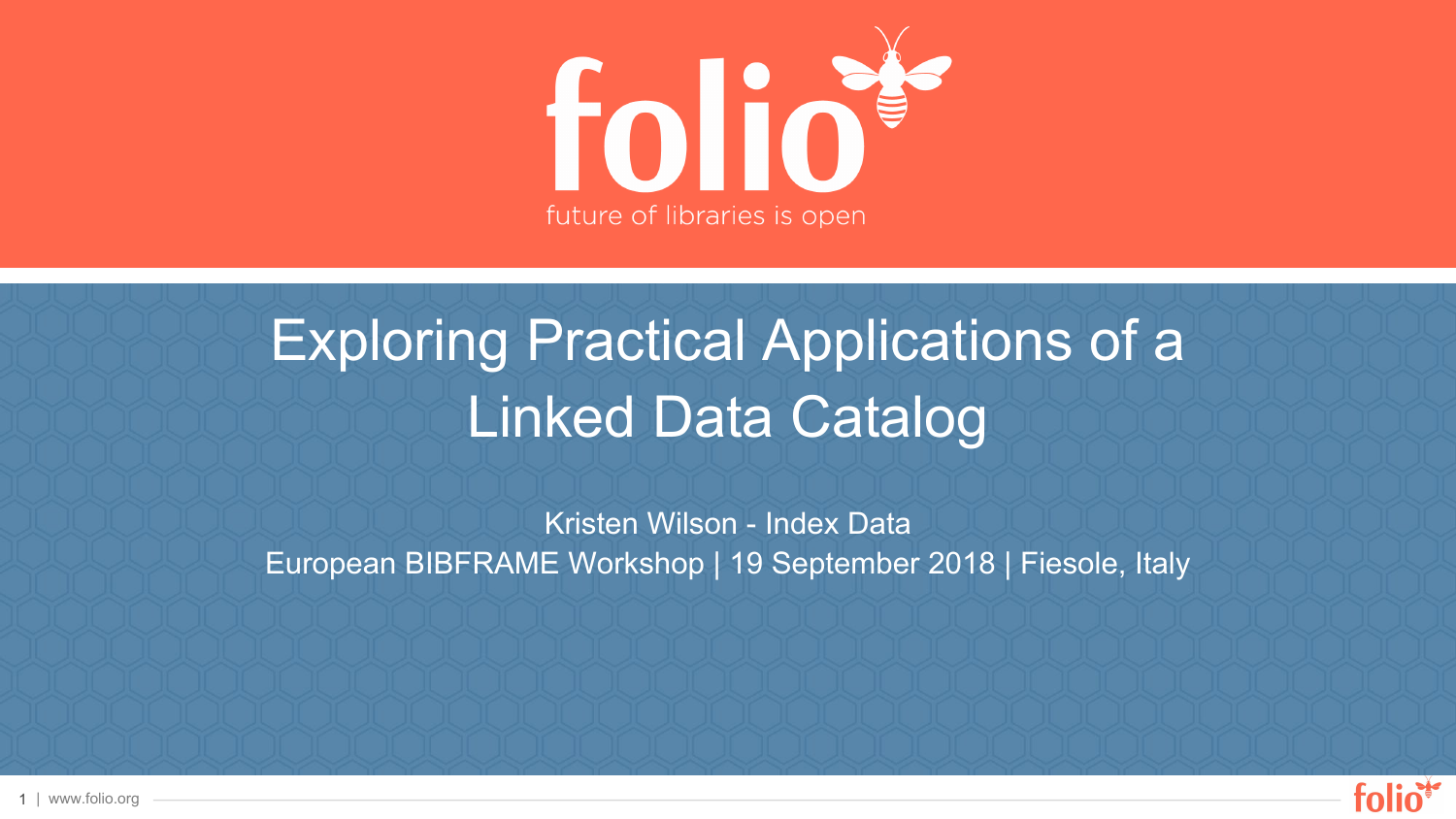## FOLIO overview

•FOLIO is an open source library services platform developed by a global community of libraries, developers, and companies.

•FOLIO offers a unique chance to experiment with practical applications of BIBFRAME.

• More info at [folio.org](http://folio.org)

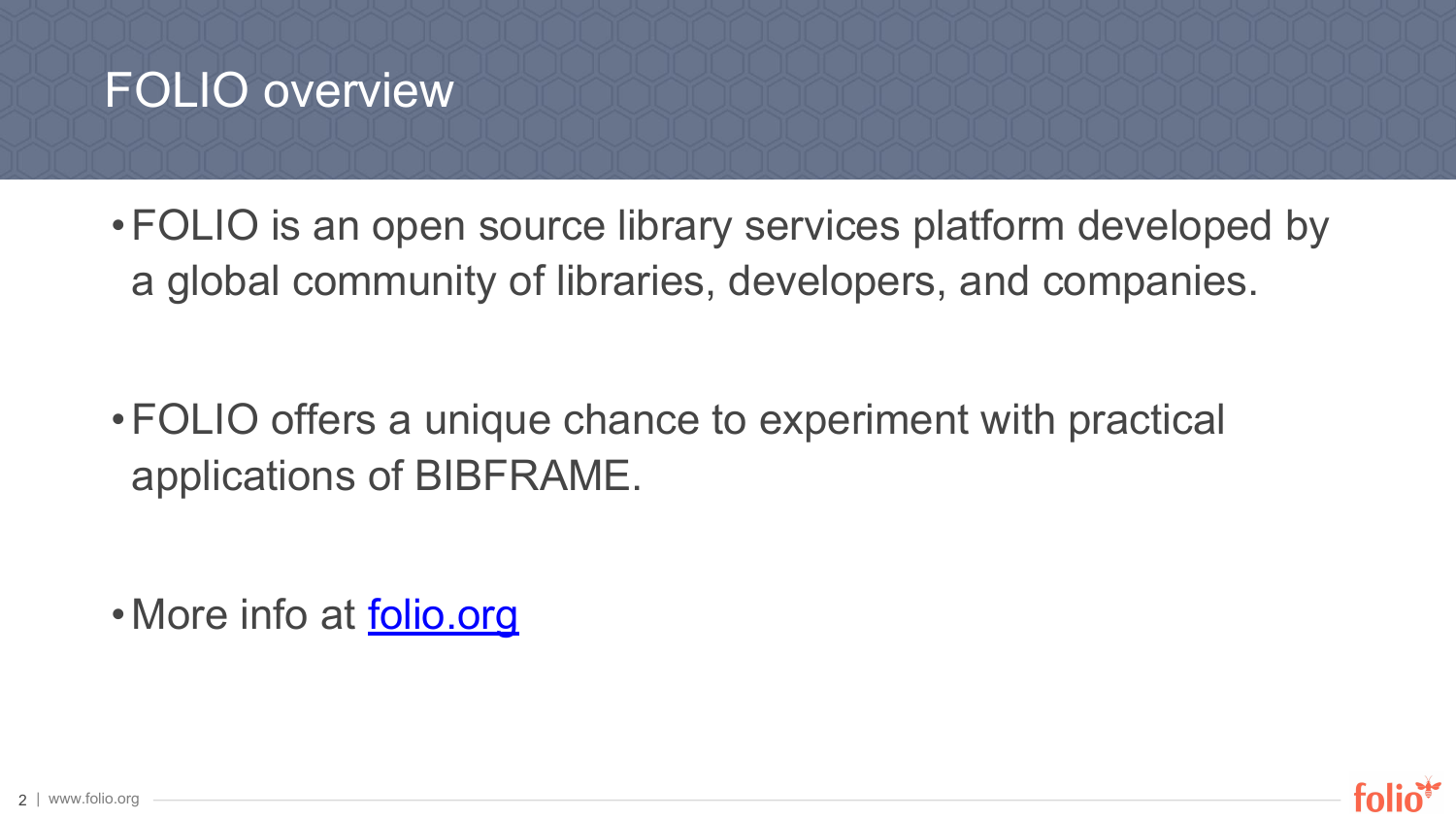## FOLIO's current bibliographic data model

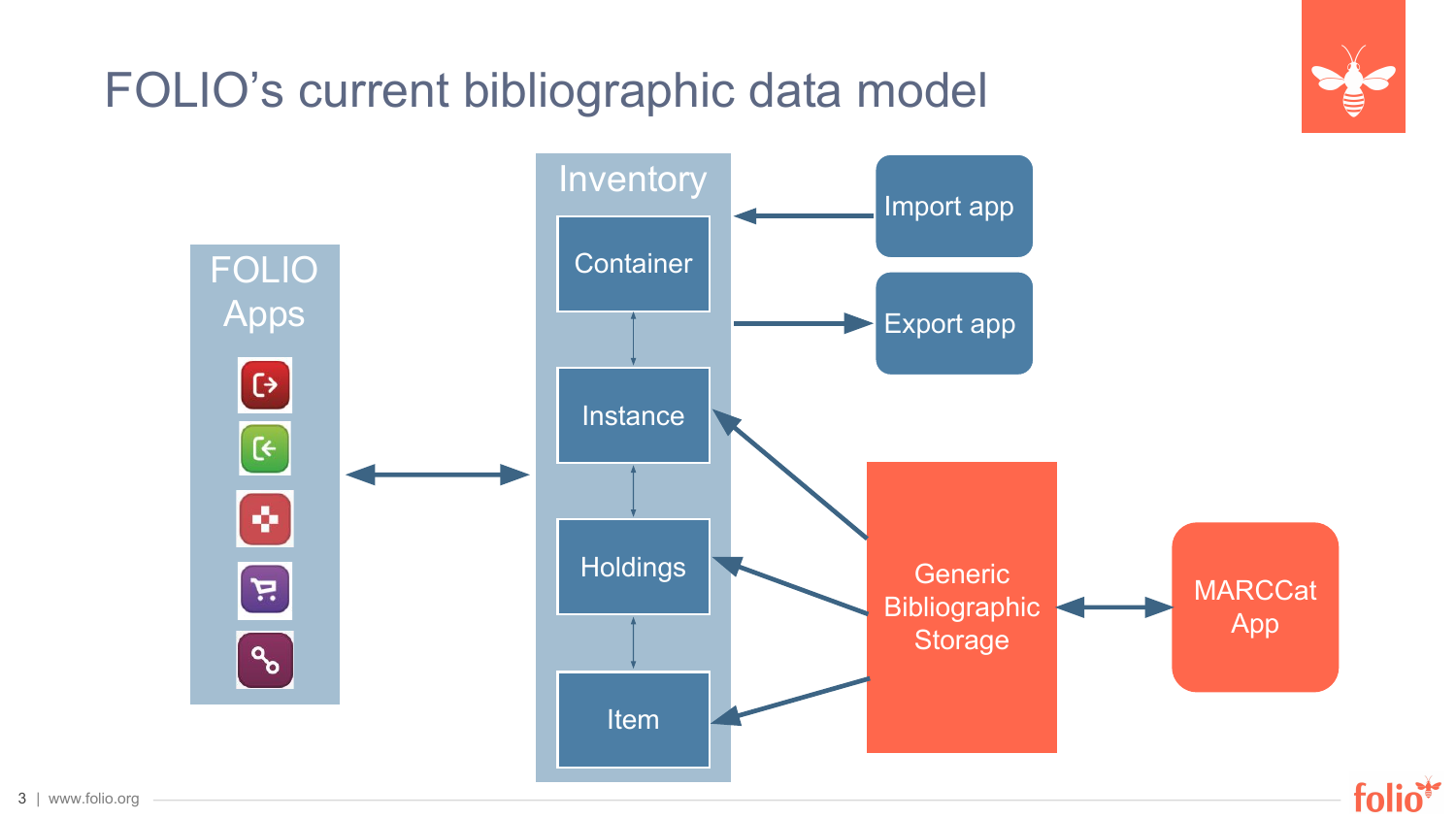## BIBFRAME can be swapped in



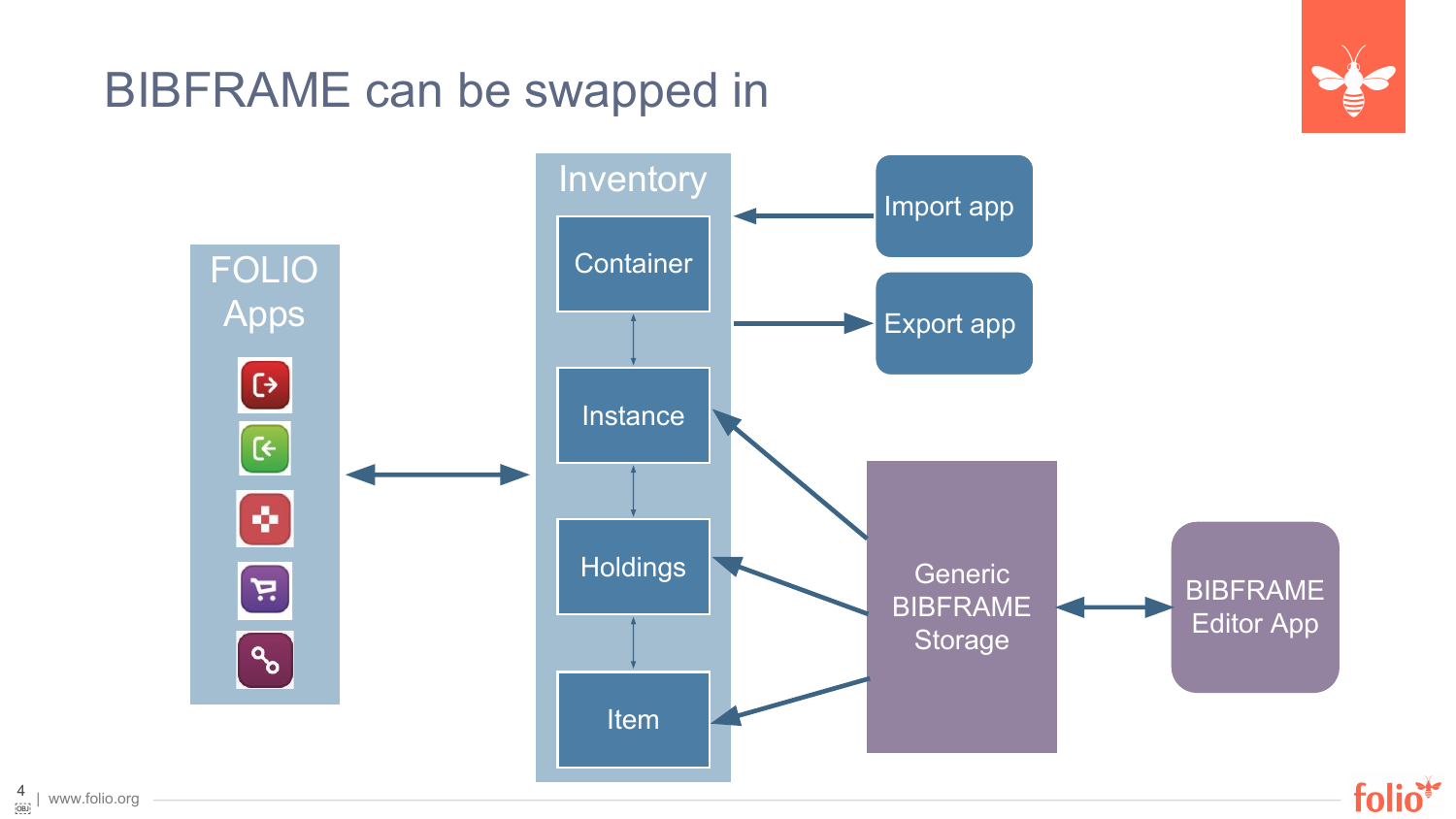## And both can exist side-by-side



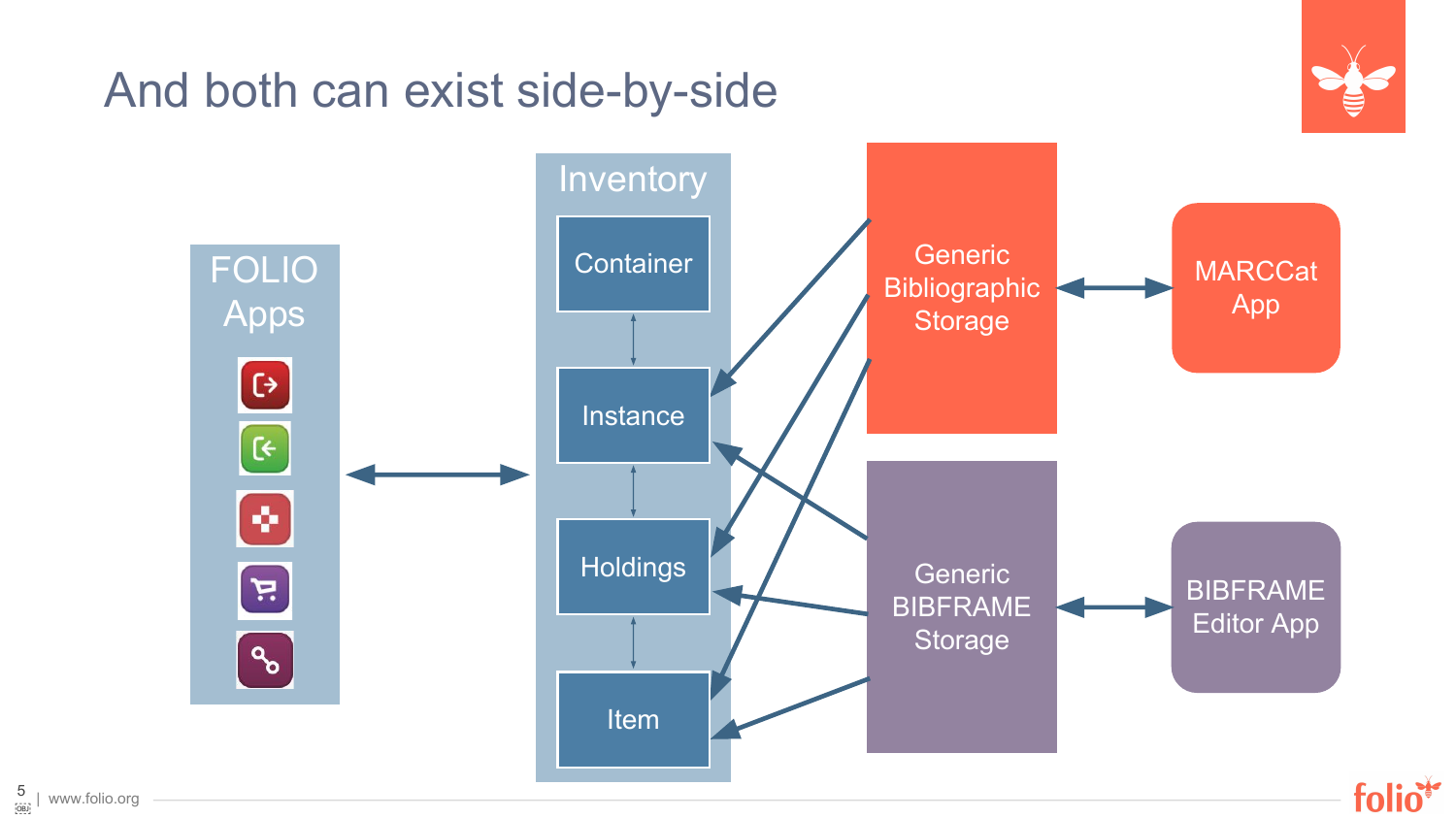### Where we are now

• Much of FOLIO's infrastructure has been completed.

•That means BIBFRAME experimentation can start at any time.

•We just need people who want to do it.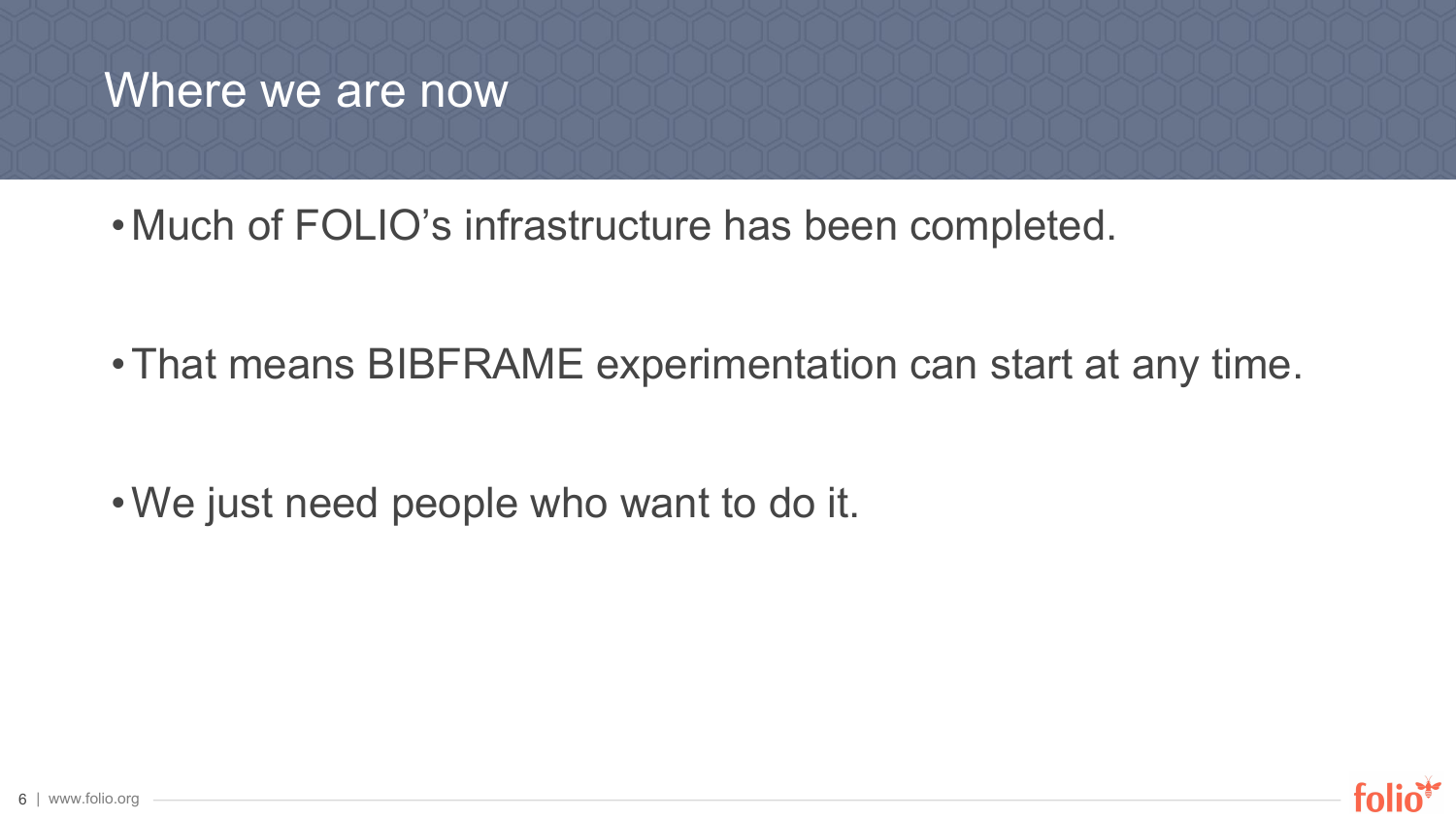Breaking news!



#### KB becomes the first national library to fully transition to linked data

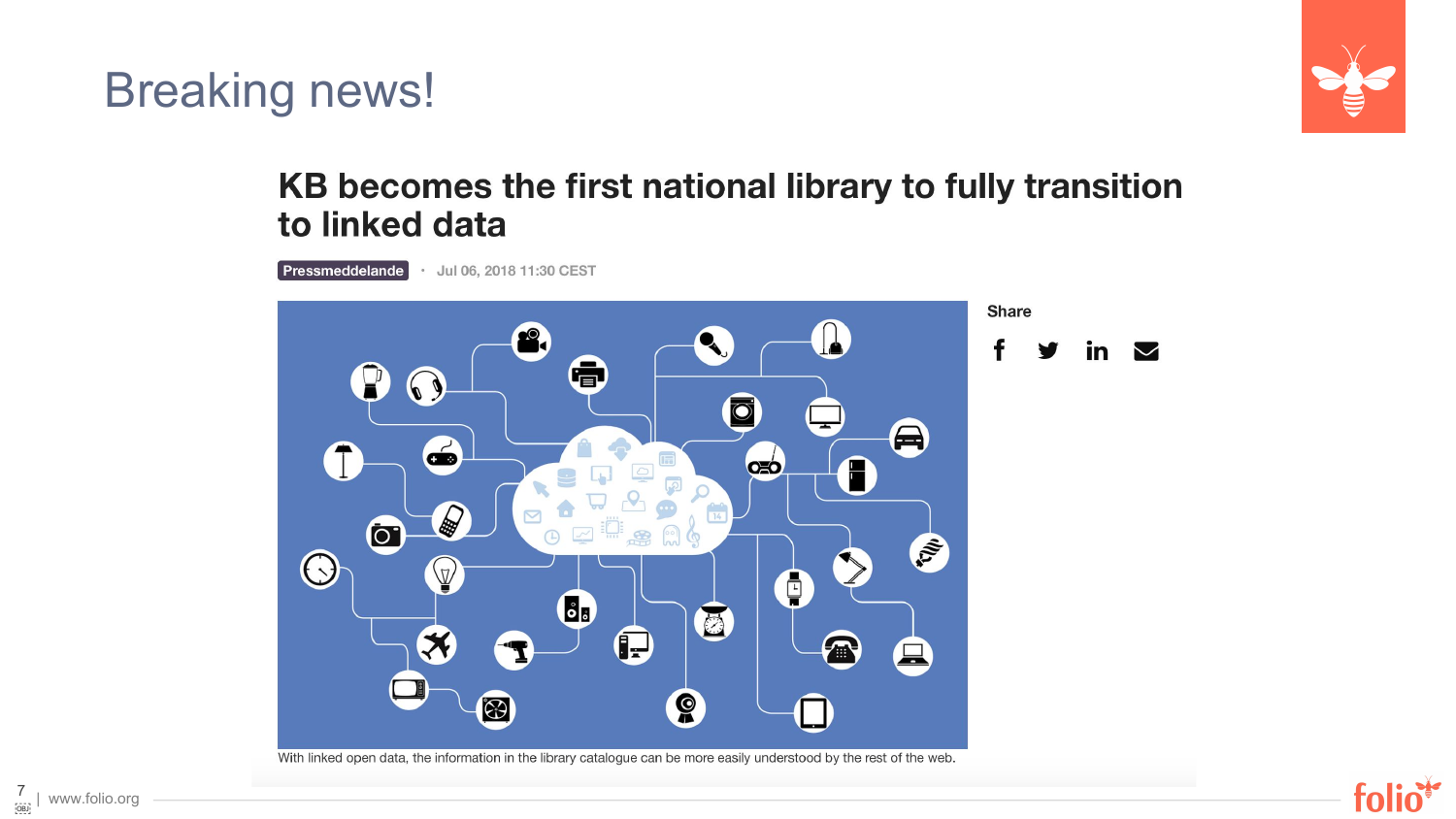## More room for exploration

• Index Data would like to pursue other small projects to explore BIBFRAME storage and integration in FOLIO.

• Initial outcome would be rudimentary integration of BIBFRAME data, possibly using a triplestore for storage.

•Starting point for further exploration: editing, authorities, storage methods, integrations.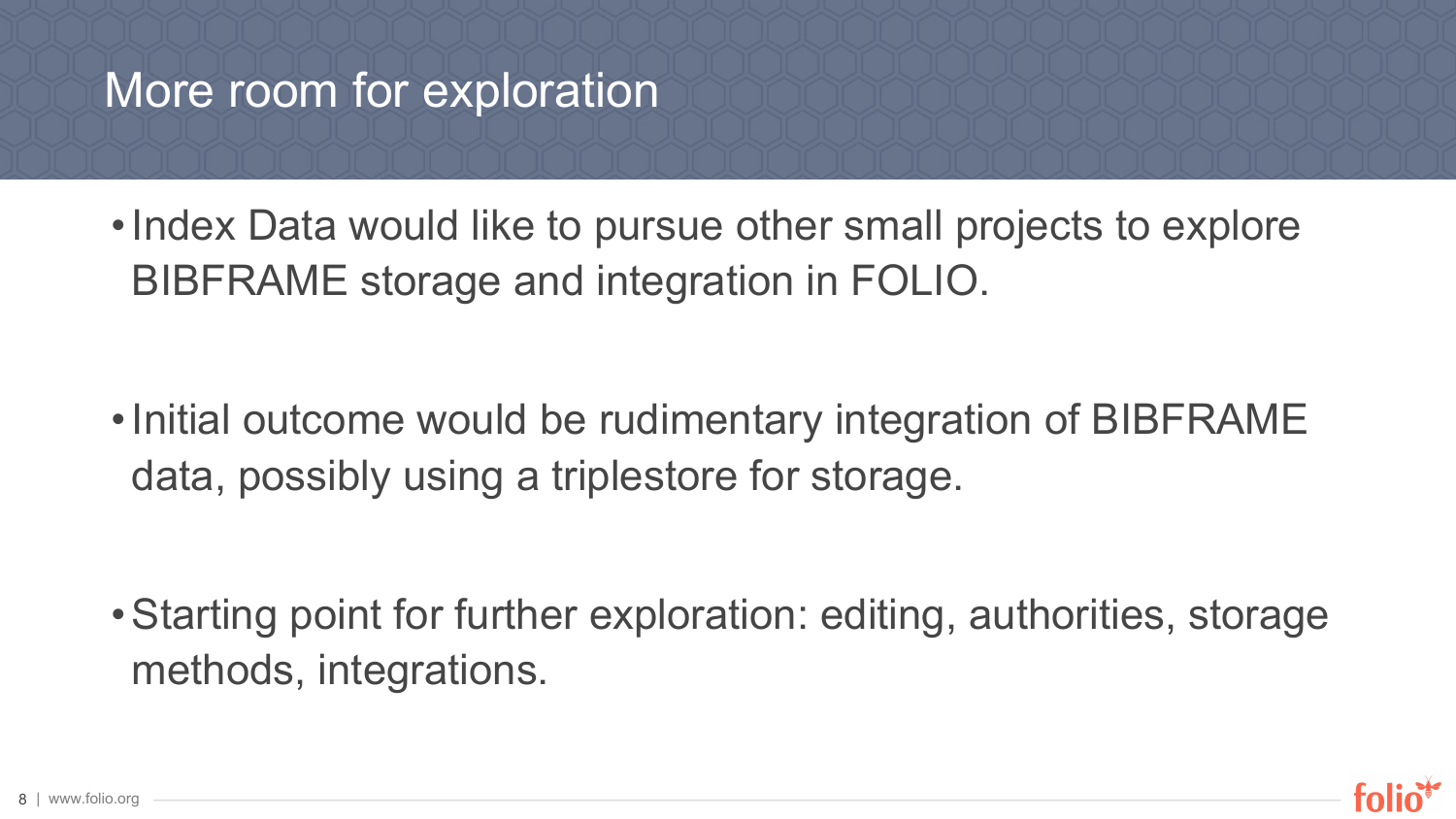## **Opportunities**

•FOLIO's open infrastructure means than anyone can contribute and experiment.

• Index Data welcomes ideas, conversations, and proposals from people who want to work in this area.

•Come talk to us!